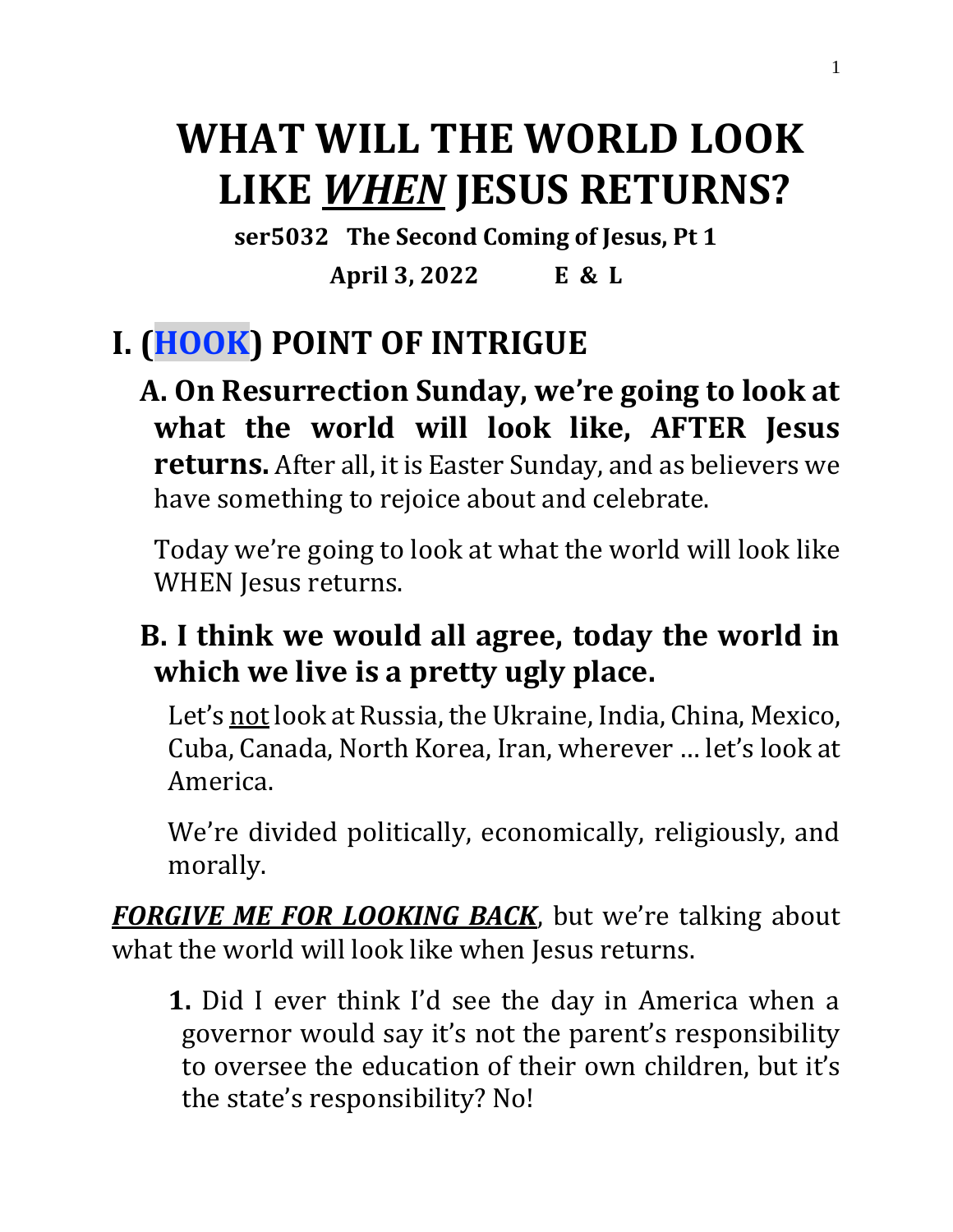- **2.** Did I ever think I'd see the day when a public school would hand a child clothes that were in opposition to the gender given to them by their Creator, without the parent's knowledge? Then at the end of the day, give them back the clothes in which they came to school? No!
- **3.** Did I ever think I'd see the day when God and the things of God would be taboo, off limits, in the public arena? No!
- **4.** Did I ever think I'd see the day that Americans would be forced to take a vaccine against their wishes, and if they refused it would cost them their jobs? No!
- *NOTE***!** Remove the political game played with the Coronavirus, I'm simply stating the facts.
- **5.** Did I ever think I'd see the day when science proves what the Bible has said for thousands of years—that life begins at conception—yet excuse the termination of life in the womb up to the day of birth under the disguise of "a woman's right to choose?" No!
- **6.** Did I ever think I'd see the day when God's definition of marriage—God made them male and female—would be reworded and accepted even by those who profess to be Christians? No!
- **7.** Did I ever think that Christian America would have the sixth highest divorce rate in the world? That 41% of all first marriages would fail? That 60% of all second marriage would fail? And that 73% of all third marriages would fail? (You'd think by the third time,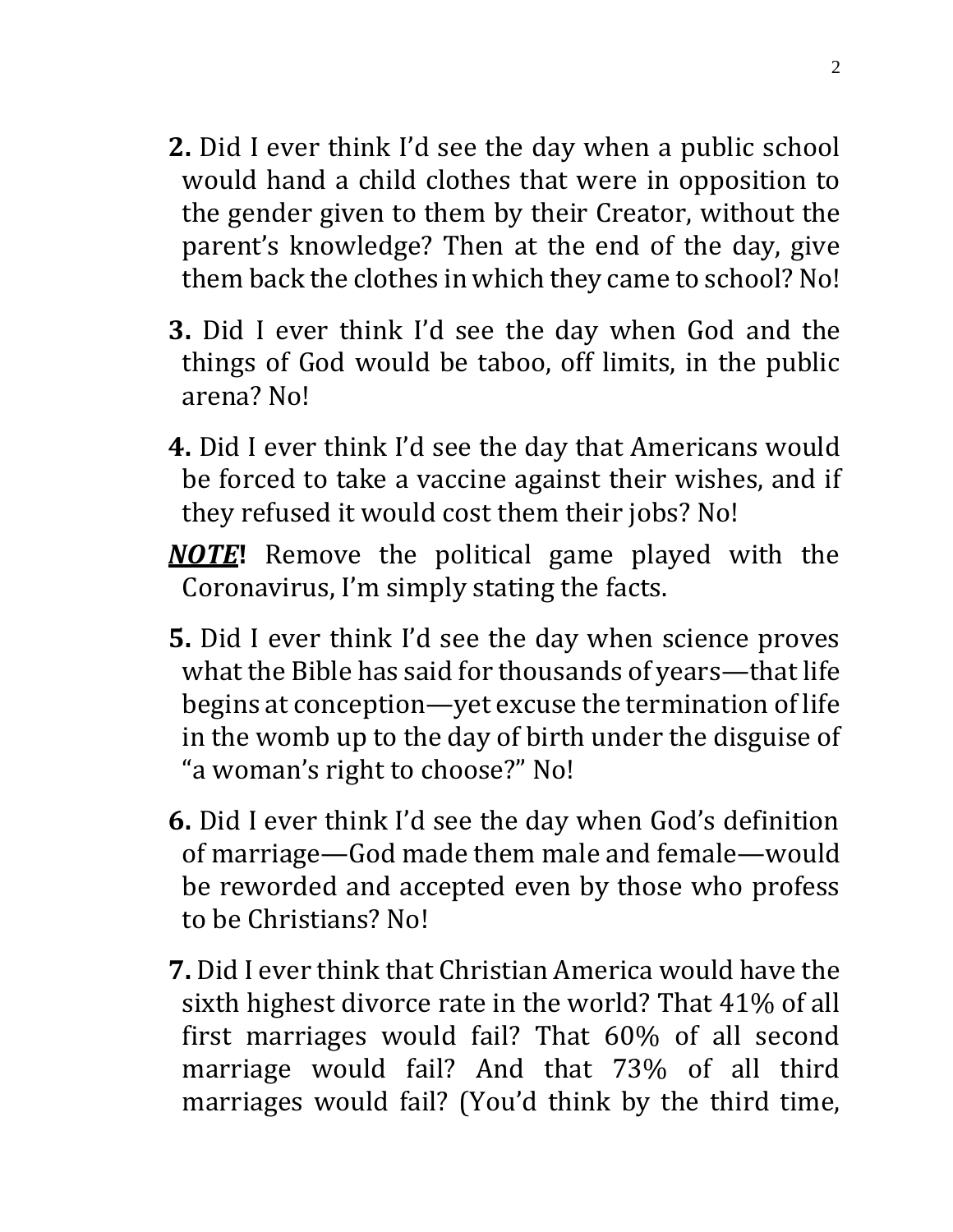you'd get it right. Too many children, too many complications? No, I never dreamed it!

Maybe that's why I wrote "When Divorce is Right." (**show photo**) It was time to speak healing and offer hope to those who have experienced, directly or indirectly, the pain and sorrow of divorce.

*FUNNY!* I actually thought about having two different covers. Reason being—people might be afraid to buy the book and take it home thinking, "If my spouse sees that!" The other title



was, "A Better Marriage," because that is the heart of the book regardless of one's marital status.

**8.** Did I ever think I'd see the racial tension we live in today? No! I would have hoped as a melting pot of nationalities, that after 246 years, we would see color, but not see "in color." Does not God tell us in *Galatians 3:28*

There is neither Jew nor Greek, there is neither slave nor free, there is neither male nor female; for you are all one in Christ Jesus.

Granted, every nationality has its own culture, and God designed it that way. It's the beauty of being different, the beauty of God's creation. Who would want only one type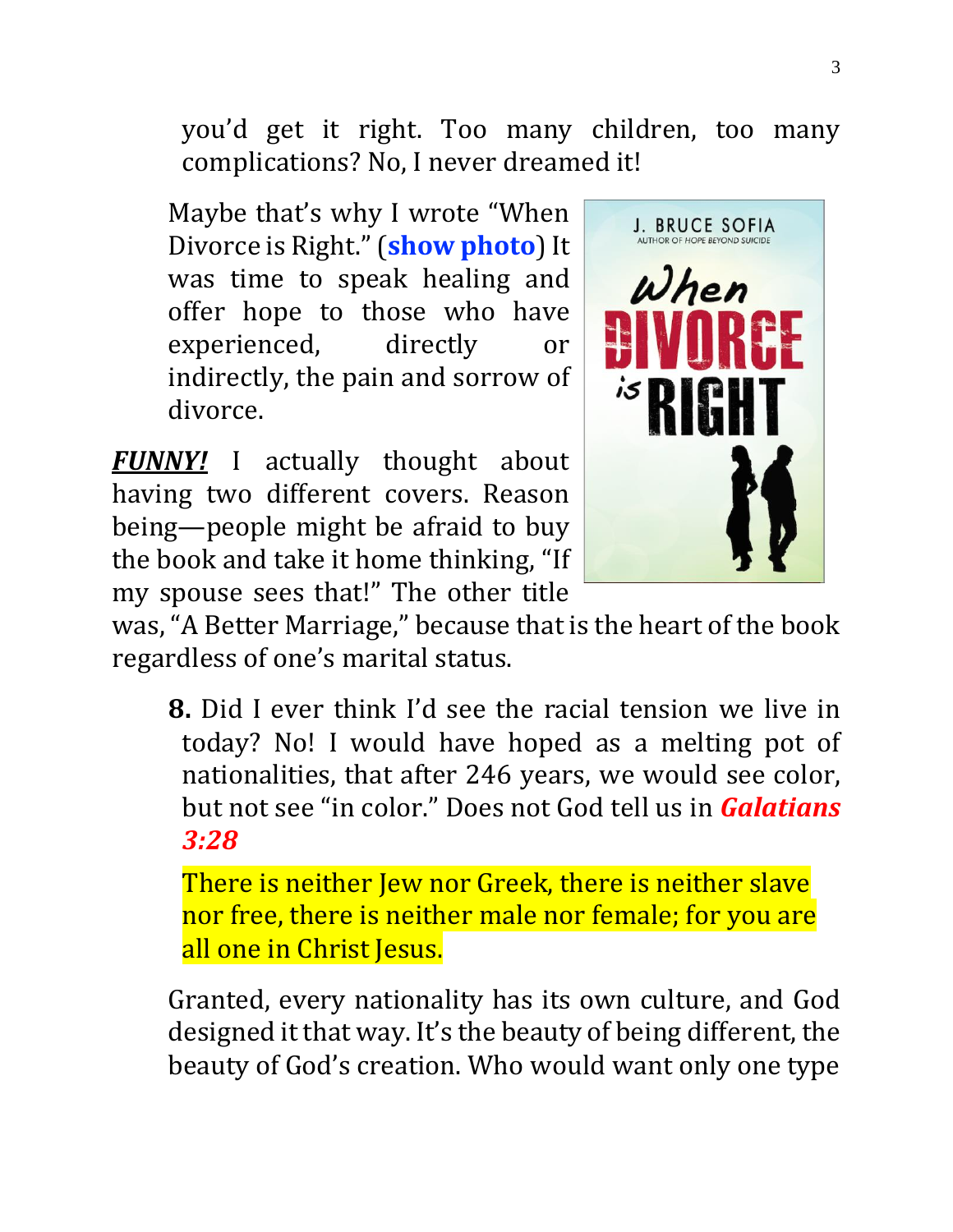of bread, or vegetable, or meat, or music, or drink, or pasta, or dessert? How boring! Right?

I love art. I love music. With that said, how boring would the art and music world be if all we had was one type of art expression? Within the perimeters of God's love and holiness, not all art and not all music honors Him, why can't we get along as one whole entity?

### **C. Because sin screwed it all up, that's why!**

But there is coming a day, sooner than later, when God will make all the wrongs right, and the world WILL BE what God intended it to be from the beginning.

As John Lennon put it in his song "Imagine" – "and the world will be as one." This won't happen because there is no heaven or hell, no country, no religion or possessions; it will be one because Jesus will be king, and we, the royal priesthood, will rule and reign with Him. And the Church said, "Amen!"

### **II. WHAT WILL THE WORLD LOOK LIKE** *WHEN* **JESUS RETURNS? (BOOK)**

*Matthew 24: 4-29* **(selected verses)**

**<sup>4</sup>**And Jesus … said to them …

**<sup>7</sup>** For nation will rise against nation, and kingdom against kingdom. And there will be famines, pestilences, and earthquakes in various places. **<sup>8</sup>**All these *are* the beginning of sorrows.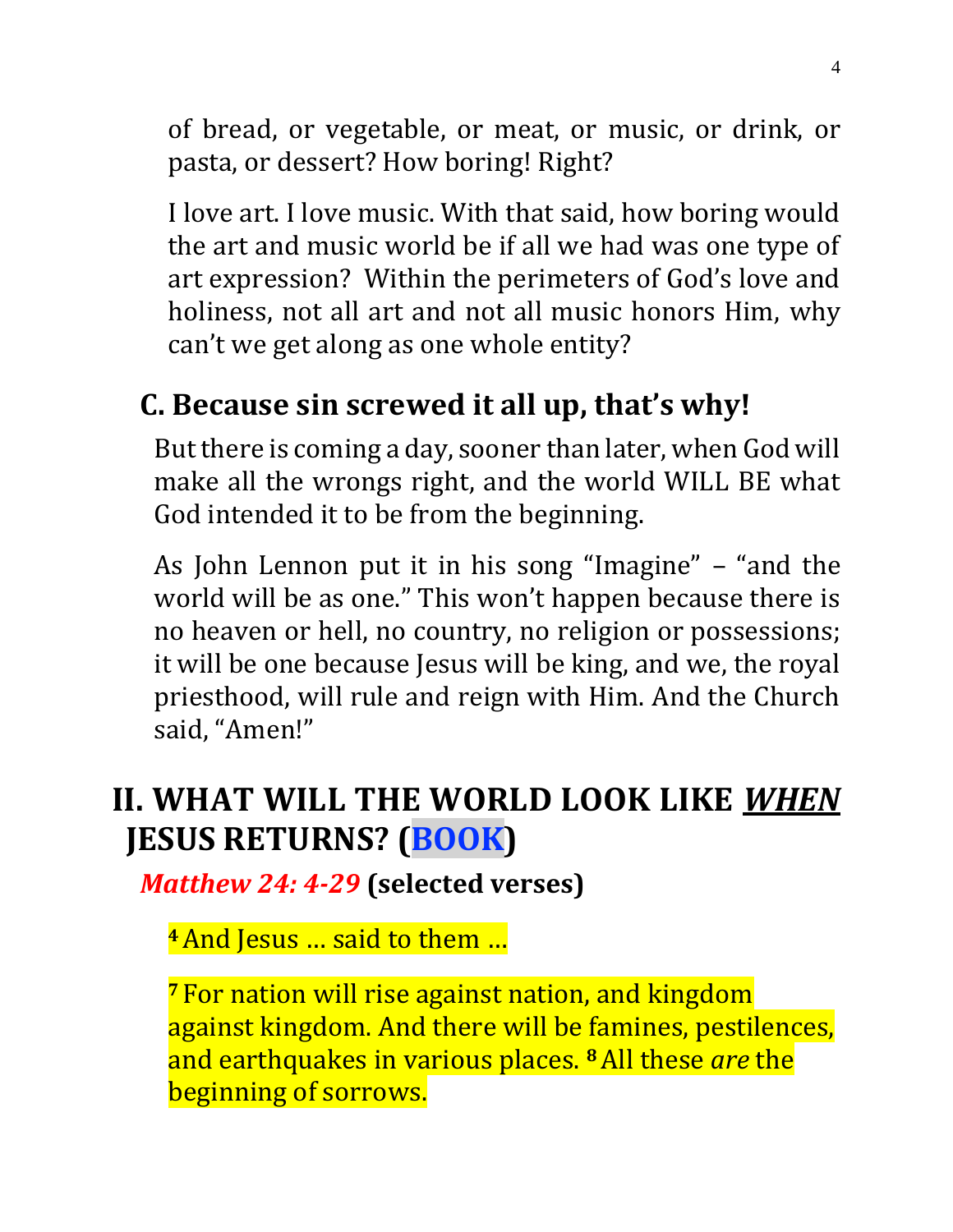**<sup>9</sup>** "Then they will deliver you up to tribulation and kill you, and you will be hated by all nations for My name's sake.

*NOTE*! I'm not sure how the western world has come to believe that when tribulation comes, believers are going to be raptured and escape hardship, trial and even death. If that is so, God will have to apologize for all who over the centuries, including the first, have given their lives for their faith. Furthermore, listen to what Jesus says in verse 9, "you will be hated and killed for My name's sake." (**Let's keep reading**.)

**<sup>12</sup>**… because lawlessness will abound [tell me if that doesn't portray the would in which we live<sup>l</sup>, the love of many will grow cold. **<sup>13</sup>**But he who endures to the end shall be saved. **<sup>14</sup>**And this gospel of the kingdom will be preached in all the world as a witness to all the nations, and then the end will come.

*NOTE!* With radio, TV, and social media, where hasn't the GOSPEL been preached if we go back to the first century AD? Are there exceptions? I'm sure. But there are no exceptions with God. If when He died, He preached to the wicked held captive since the flood, and all must come through Him, then He who is the same yesterday and forever, is the same yesterday and forever.

**The Great Tribulation**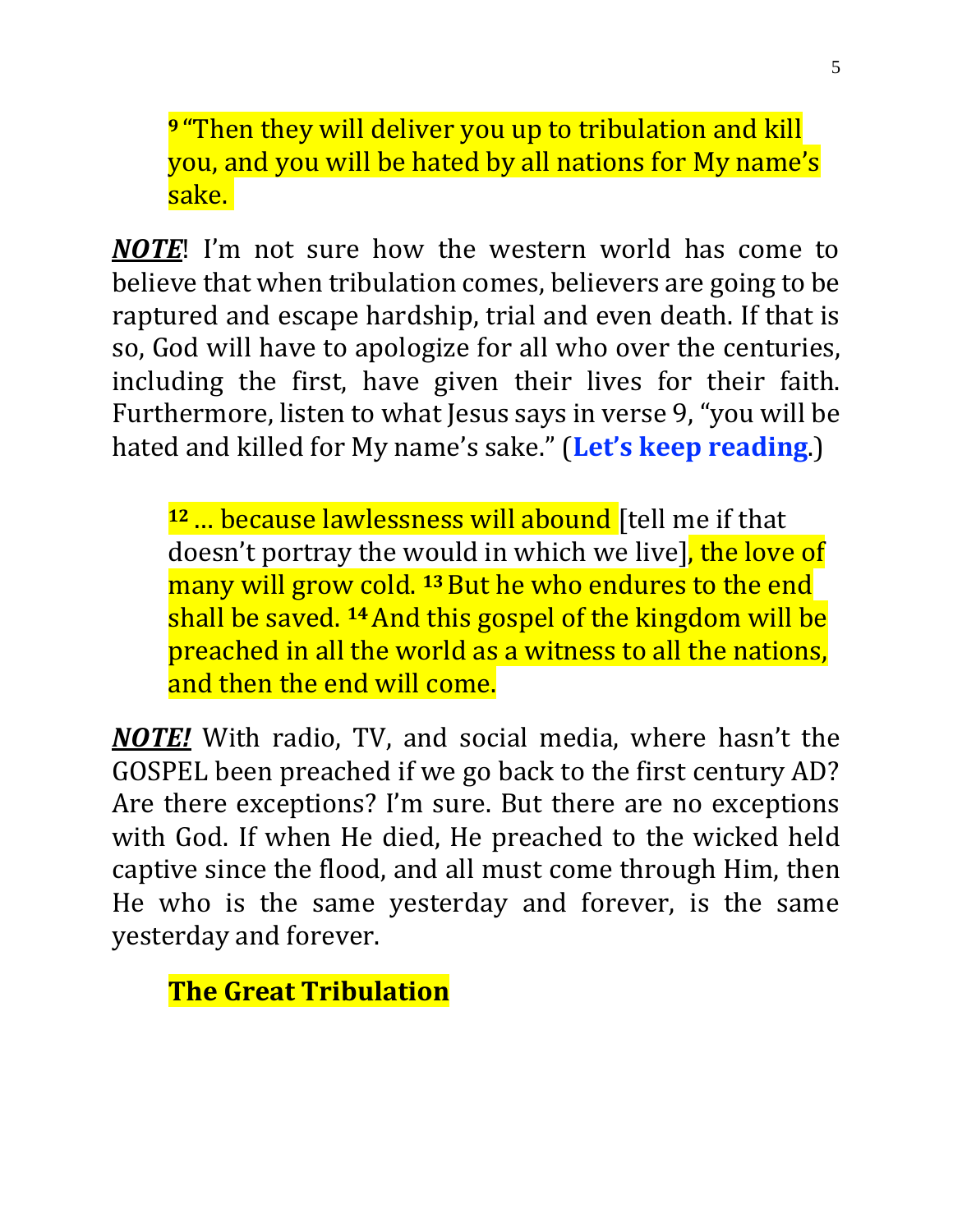**<sup>15</sup>** "Therefore when you see the 'abomination of desolation,' spoken of by Daniel the prophet, standing in the holy place" (whoever reads, let him understand), **…** 

*THIS IS WHEN* the Satanic trinity—*Dragon* (anti-father), *Beast* (anti-christ) & *False Prophet* (anti-spirit) demand worship for all of humanity.

**<sup>21</sup>** For then there will be great tribulation, such as has not been since the beginning of the world until this time, no, nor ever shall be. … **<sup>25</sup>** See, I have told you beforehand.

**<sup>27</sup>** For as the lightning comes from the east and flashes to the west, so also will the coming of the Son of Man be.

#### **The Coming of the Son of Man**

**<sup>29</sup>** "Immediately after the tribulation of those days the sun will be darkened, and the moon will not give its light; the stars will fall from heaven, and the powers of the heavens will be shaken. **<sup>30</sup>**Then the sign of the Son of Man will appear in heaven, … and they will see the Son of Man coming on the clouds of heaven with power and great glory. **<sup>31</sup>**And He will send His angels with a great sound of a trumpet, and they will gather together His elect from the four winds, from one end of heaven to the other.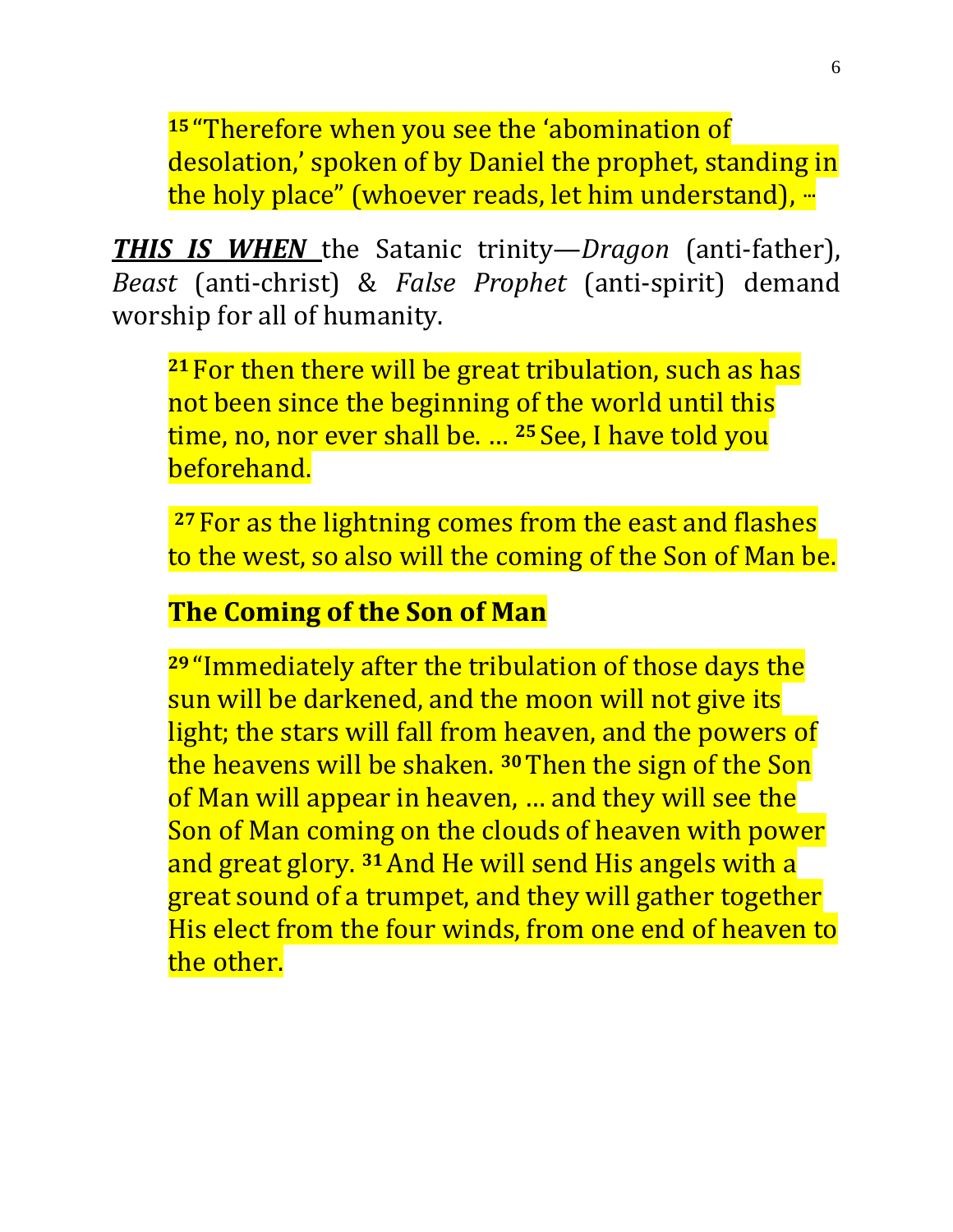**III. LET'S CHART IT (LOOK)**

**A. Here's the timeline as I understand it. (show photo)**

**1.** The antichrist will begin putting into place



his system by which he will seek to control the world.

**2.** The world will be ugly—wars, famines, and all the other uglies Jesus spoke of.

**3.** Halfway through the seven years the antichrist will demand that he be worshipped. I'm not sure exactly what that will look like, but he will demand complete obedience.

**4.** At that point many believers, more than John the Revelator could count, will die for what they believe. It will not be pretty.

**5.** Sometime towards the end or the tribulation, God will have had enough. He will have heard the prayer of the martyred saints and "rapture" them as He did Noah, Lot, and Israel while enslaved in Egypt. The saint has never had to face the wrath of God as will the wicked.

**6.** It's at this point that God will pour out His wrath upon the Satanic Trinity and the wicked world.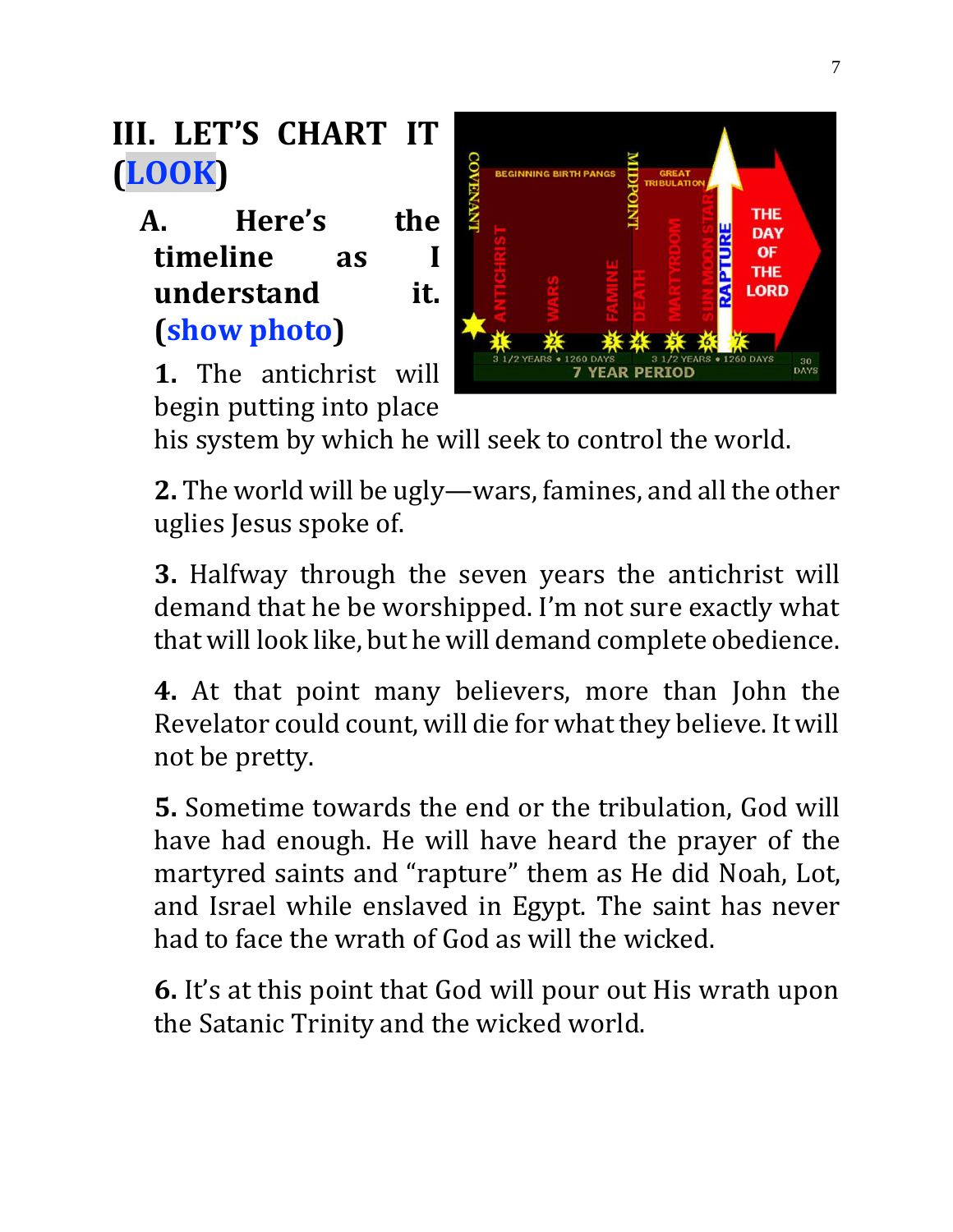**7.** Then He will come back to earth with His saints to rule and reign for one thousand years.

**8.** After that, there's a final battle between Michael the Archangel and Satan … God wins and we enter ETERNITY.

### **B. What's that going to look like?**

Beyond anything we could ever imagine. It will be spectacular. But that message is for Easter Sunday.

## **IV. INVITATION (TOOK)**

### **A. Are you ready to face the hour of trial?**

You say, "I don't think I can do it, Pastor." Just as God gave every person in centuries past the grace to face trials and tribulation, even death itself, He will do the same for you. But … big "BUT" … you'll never survive it unless He lives inside of you.

Here's where to start:

*A***dmit**– your sins have separated you from God. (Psa 14:1-3; Rom 3: 23);

*B***elieve** – that God did something about your sins through Jesus Christ. (The final Pascal Lamb/Messiah.) (Lev 17:10; Heb 9: 19-22);

*C***ommit** – yourself to His righteousness by confessing Jesus as Lord and Savior. (Isa 53:5; Col 1:22);

*D***o it today!** (Isa 49:8; 2 Cor 6:2).